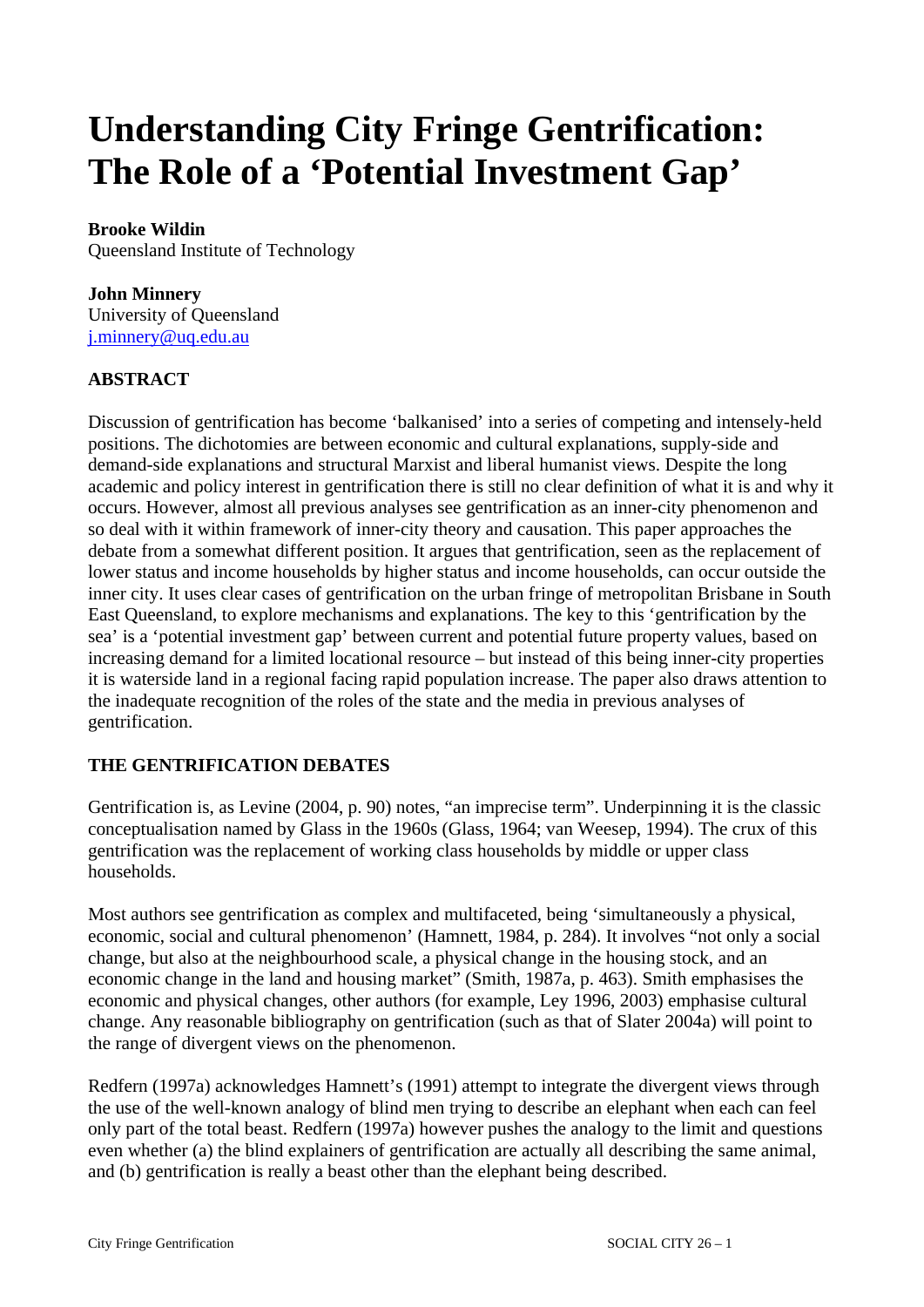#### **Physical form**

For the purpose of the analysis being presented here some of the divergences of views assume special significance. The first is the nature of the physical change described as gentrification. Does it include only renovation of residential dwellings or does it also include the redevelopment and conversion of non-residential dwellings?

Ley (1996, p. 34) focuses on "the effects of both renovation and redevelopment", highlighting both, while Slater (2004a) in his interesting website devoted to gentrification includes illustrations of both redevelopment of non-residential buildings and renovation of working class dwellings. Some authors, including Levine (2004), Lees (2000) and Kennedy and Leonard (2001), exclude from the definition of gentrification the redevelopment of derelict industrial or commercial buildings for residential or office use. Redfern (1997a, 1997b) limits the concept of gentrification to the refurbishment of working class structures that have formerly been abandoned by the middle class. His idea of middle class abandonment encompasses the abandonment of middle class assets such as factories and warehouses as well as abandonment of dwellings. To Redfern gentrification includes only renovation and upgrading, not demolition and replacement.

So what physical changes, then, are incorporated within 'gentrification'? The literature is certainly ambivalent. But clearly the renovation and replacement of residential dwellings lies at the heart of gentrification, whether accompanied by conversion of non-residential buildings or not. The social implications of gentrification flow mainly from the replacement of households so this paper accepts that the core of the gentrification process is the replacement of households through the replacement, refurbishment and redevelopment of residential accommodation.

#### **Class and status**

Gentrification is also seen as a transitional process, a "transient phenomenon" (Redfern 2003, p. 2353). It is the transformation of an area from occupation by one kind of resident (in this case, working class or lower income households) to occupation by another (in this class, middle class or higher income households). Levine (2004, p.91) follows Lees (2000) in excluding from the conceptualisation of gentrification the "1990s post-recession process where members of the New York financial community have used their abundant wealth to buy into already-gentrified areas". Gentrification, under this approach, is fundamentally about the replacement of lower income residents, not the replacement of middle or higher income residents.

Descriptions of gentrification have also been coloured by the relevant author's views on social structure, especially the notion of class (Badcock, 2001, Ley 1996, Smith 1979, 1987a). This is not the place to debate the range of meanings attached to the notion of class as used in the gentrification debate. The classic debates between Smith (1979, 1987a, 1987b) and Ley (1986, 1987) are between authors who see gentrification as a showcase for either grander Marxian notions of class and class struggle or for wider Weberian concepts of social status and cultural change. Redfern's (2003) discussion draws attention to this distinction and its impact on arguments about causes, but after noting the power of both status and class as explanatory variables seems to rely on an economicallydefined but non-Marxist idea of class.

The question for analysts that arises from this class-based debate, however, is whether gentrification is the replacement of specifically working class households with specifically upper or middle class households, or whether it is the replacement of lower income or lower status households with higher income or status households. There are both structuralist and nostalgic undertones in the use of the term 'working class': it implies a specific ideology of the structure of society (and economic relations) and it comes associated with notions of working class solidarity (see Slater 2004c). Notions of both class and status can find clear support from parts of the gentrification literature. This paper takes a pragmatic position. Any empirical investigation of gentrification will be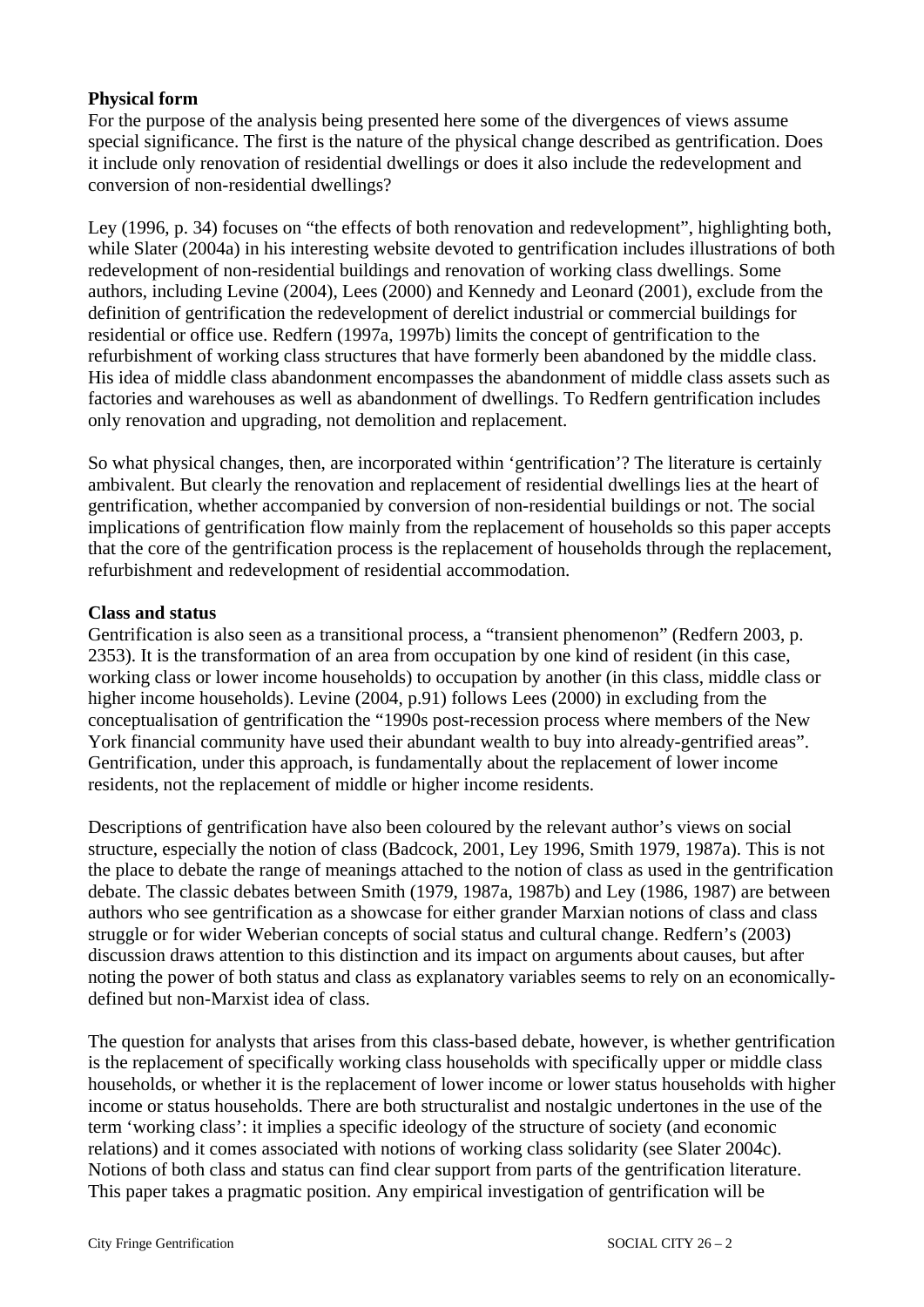constrained by the form of the data available. At least in Australia, census data are collected on income and occupation, normally seen as indicators of social status. Thus, this paper defines gentrification as the replacement of lower income or lower status households by higher income or higher status households.

#### **Processes and location**

As is abundantly clear in the literature, the main areas of disagreement about gentrification are about the explanations of its processes. The debates about these became, in the 1980s and into the 1990s, polarised into a series of what Wyly and Hammel (1999, p. 139) called "balkanised" positions. The positions could be characterised as "economics versus culture, property supply versus consumer demand, structural Marxism versus liberal humanism" (Slater, 2004c, p. 1191 citing Bondi, 1999, p. 255).

The one area where there appears to be substantial agreement in the literature about gentrification is its location in the inner-city. Explanations of gentrification are generally explanations of inner-city change. Badcock specifically identifies gentrification as "an inner city phenomenon" (2001, p. 1559). By far the majority of research into gentrification has been carried out in inner-city locations. Even if they do not actually specify this, descriptions of the arena in which gentrification occurs imply an inner-city location (although most do not specifically exclude non-inner-city locations)(Atkinson 2003).

As Redfern perceptively notes (1997a) there is implicit and mainly unidentified agreement amongst even the most trenchant streams of internal criticism that the phenomenon is linked to classical models of city change, specifically the Burgess (1925) model of concentric growth and the Alonso (1960) model of urban land use and residential differentiation. Both see growth and change of the central city as the motor for wider urban change. Gentrification poses a problem for these models because "they contain no provision for a reversal of the trajectory of demand, away from the suburbs and back to the inner city". In fact, "…the contradiction that the existence of gentrification poses to this basic model originally spurred academic interest in the phenomenon" (Redfern 1997a, p. 1279). Whether gentrification fits these classic models or not, the fact that it is mainly perceived as a form of inner-city change connects it, both implicitly and explicitly, to other inner city circumstances. Explanations of why gentrification occurs have begun to look more widely at tradeoffs and shifts in demand towards lifestyle enhancing services that are most readily available in the downtowns of major cities. Increasing incomes afford households the "luxury of buying housing in more interesting neighbourhoods" (Meligrana and Skaburskis 2005, p. 1570).

But there are other locations where working class, unemployed, lower status or lower income households are being replaced by more affluent households. Atkinson (2000, p. 149), for example, refers to two studies relating to rural gentrification, where there has been replacement of poorer rural families by richer households (see Parsons, 1980, Phillips 1993).

The research reported here started from the standpoint that the principal component of gentrification is the replacement of lower income or lower social status residents by more affluent and higher social status residents as a component of a change in the social and physical characteristics of an area (Wildin 2004). This replacement is the principal reason that community activists become concerned about gentrification.

Two questions then arise. First, does gentrification as the replacement of lower income/status residents by higher income/status residents occur outside as well as inside the inner-city? Does it have to be solely an inner-city phenomenon? It seemed likely to us that the answer to this question was that it could, in fact, occur away from the inner-city. All it would take would be for a lowerincome/status area to become attractive to higher income/status residents or investors for some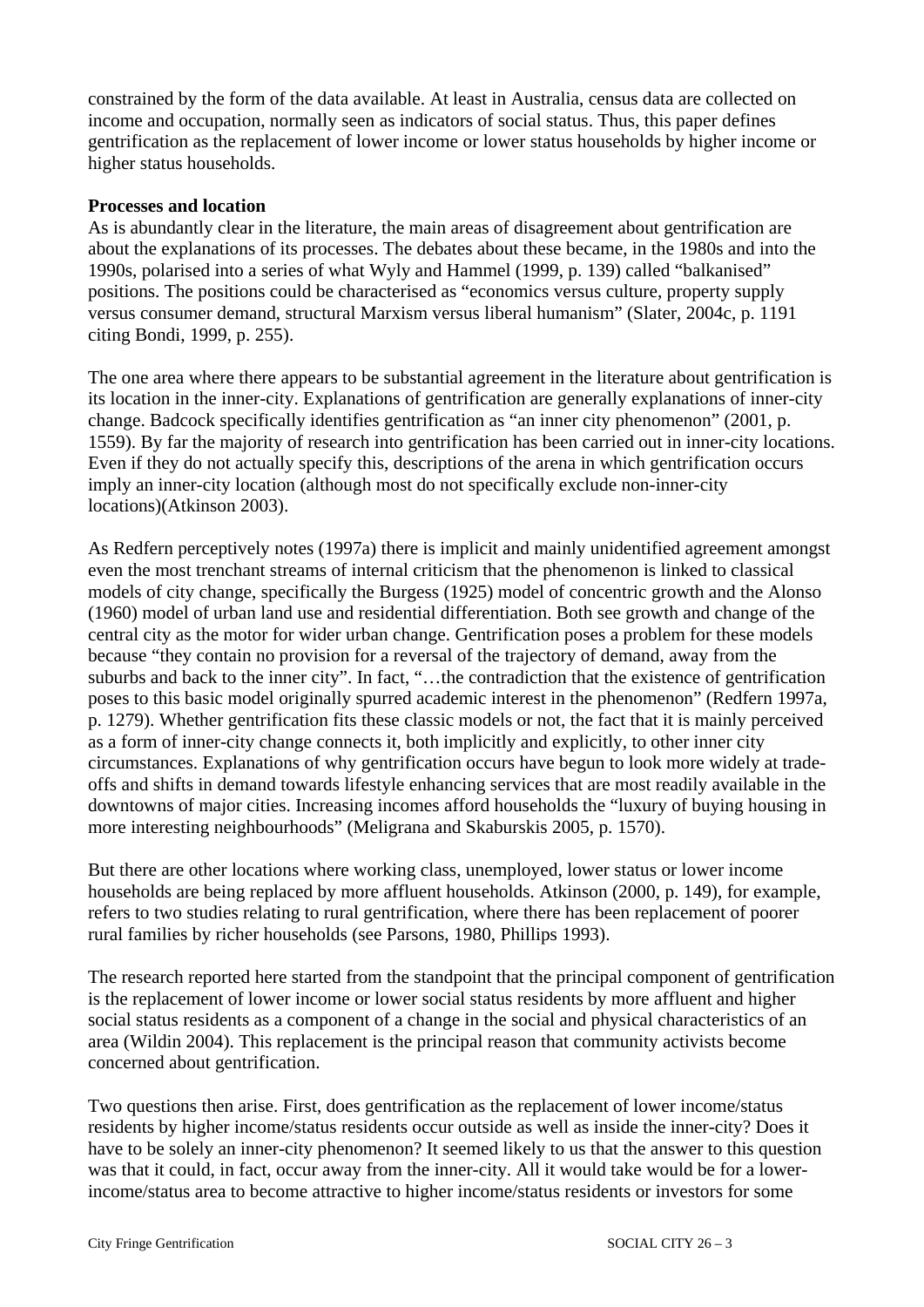reason or in Meligrana and Skaburksis' (2005, p. 1570) words, for the housing to be available in "interesting neighbourhoods" that may then "put a premium on more personable streetscapes".

If gentrification occurs outside the inner-city, the second question is whether the explanations of gentrification that are predicated on it being an inner-city phenomenon are also applicable to noninner-city locations (and by extension, if they are not, what kinds of explanation are needed)?

These two questions provide the impetus for the research reported here.

# **THE BAYSIDE CONTEXT**

The research focused on several locations on the coast within and near the city of Brisbane in South East Queensland (Wildin 2004). None of these are inner-city locations. In each case lower income and status households have been, and are being, replaced by far more affluent households; cashedup investors have bought housing (some derelict, some just offering improvement potential) for renovation and occupation or for re-development and sale to richer households. One suburb is also the site of State housing authority refurbishment of social rented housing for sale as freehold. But these suburbs are between 15 and 31 kilometres as the crow flies from the inner-city. The processes involved show all the characteristics of gentrification except inner-city location.

The focus of the investigation was five suburbs located on Moreton Bay within the Brisbane Metropolitan area (See Figure 1). Changes occurring in one of these suburbs, Deception Bay, triggered the research questions identified above: there was clear evidence that the replacement of lower-income/status households by far more affluent households was beginning to occur, and recent policy initiatives by the Queensland Department of Housing were reinforcing these changes. In order to better understand the processes under way, Deception Bay was compared with four other bayside suburbs: Lota, Manly, Brighton and Sandgate. Manly and Sandgate were already highly gentrified, as could be seen from physical inspection and from the relevant demographic and household data. Gentrification had more recently spilled over into neighbouring Lota and Brighton. For some of the analyses the comparison also included the already highly gentrified inner-city suburb of New Farm (see Figure 1), a suburb that fitted within the classic conceptualisation of gentrification, as a former working class and lower income suburb already colonised by trendy, higher income households, and peppered with cafes and ethnic restaurants, renovated worker's cottages and up-market apartment buildings, including refurbished industrial buildings.

The context for the gentrification of the five bayside suburbs is the attraction of coastal living in a region with high levels of in-migration. South East Queensland is "Australia's fastest growing metropolitan region" (OUM 2004, p. 4). The region as a whole grew at an average of "55,000 persons per year between 1986 and 2003" (OUM 2004, p. 6). In 2004 it had an estimated population of 2.65 million and "current projections for the region are 3,709,000 by 2026, an increase of around 1.05 million people, or almost 50,000 each year on average" (OUM 2004, p. 6). In the past the majority of this population growth has been in suburbs and local authorities along the coast, with the inland areas of the region growing more slowly than the region as a whole (OUM 2004, p. 7).

#### **Deception Bay**

The focal suburb of this research, Deception Bay, was for years a neglected, outer urban suburb with a high proportion of low- and very-low income home owners and renters, including public housing tenants. It is, however, directly on the coast, with some houses on the waterfront of Moreton Bay. Deception Bay was overlooked in the scramble for coastal development opportunities (although Lota, Manly, Brighton and Sandgate were not) but more recently as the regional population increased and coastal development and re-development opportunities diminished it, too, has been 'discovered'. The parallel with the 're-discovery' of the working class areas of the inner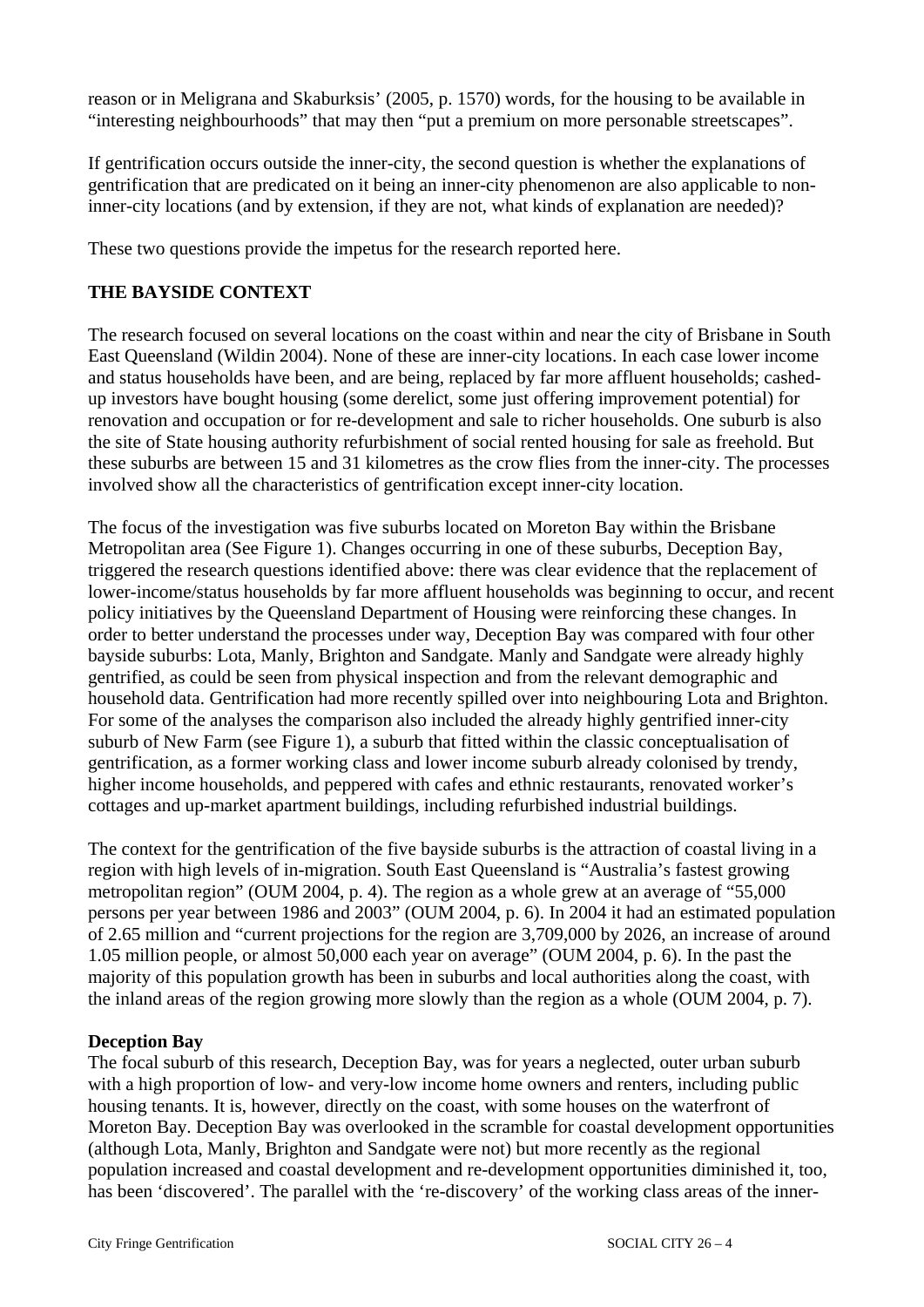city is striking. In Deception Bay the attraction is its waterfront location and its escalating value is because of the diminishing opportunities to buy coastal land; in the inner city the increasing value flows from changing demand for inner-city housing (though changing household structures, lifestyle fashions and appreciation of the accessibility of inner-city locations) coupled with constraints on the supply of suitable locations.



**Figure 1 Urban Brisbane and the Five Bayside Suburbs** 

Deception Bay is on the outskirts of metropolitan Brisbane, although it is located within Caboolture Shire. It is some 40km by road from Brisbane's CBD. Prior to the 1960s it was a small coastal village primarily supporting farming of small crops. Other coastal locations near Brisbane, such as Sandgate and Manly, which had good road and rail access to the city, developed during the nineteenth century and early twentieth century as seaside resorts attracting affluent households who often built grand seaside homes. A number of boarding houses for holidaying people were also built. Deception Bay suffered from poor road access and has never been accessible by train.

During the "long boom" from 1945 to the 1970s (Forster, 2004), when demand for housing escalated across Australia driven by rapid post-war population increase, Deception Bay attracted speculators who produced low cost housing and land for people who were prepared to sacrifice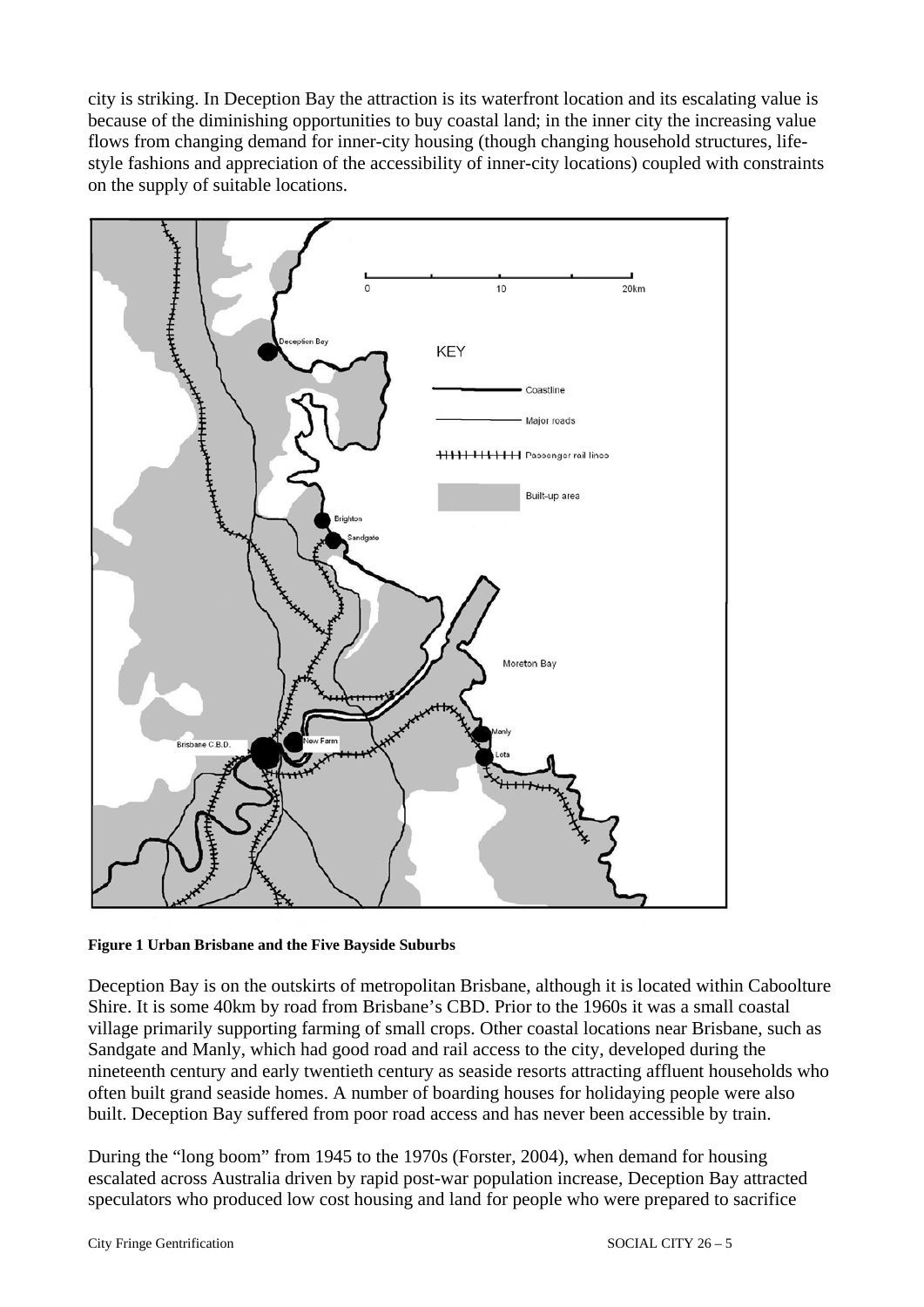accessibility in order to achieve home ownership. When the "long boom" ended one developer offered a stock of unsold lots to the Queensland Housing Commission. "The Housing Commission began building their own homes in 1974 and purchased more land for future residential subdivisions. While recognising the problematic nature of large housing estates in more central locations, from the Long Boom, the State Government continued to build 877 public houses in Deception Bay over a 15-year period to 1989" (Queensland Housing Commission 1989). The area had few job opportunities, very limited social and physical services and poor access to the city.

The insertion of public housing into an already low socio-economic status community reinforced this status and created a stigma from which the community had, until recently, not recovered. Reports in a Brisbane metropolitan daily newspaper even in 1992 quote the Deputy Prime Minister calling the suburb "Desperation Bay" (*Courier Mail* 1992, p. 5) and in 2003 the local suburban newspaper quoted local secondary school students as saying, "they looked down on us and ridiculed us as coming from 'Decrepit Bay', Depression Bay or Inala by the sea" (*Northern Times* 2003).

More recently Deception Bay's coastal location has begun to be appreciated. There is a premium on waterfront land in the whole South East Queensland region. Matusik (2004) has estimated that the value of waterfront land in South East Queensland rose by 34.3 per cent, on average, over the five year period between 1998 and 2003 compared with a rise of 14.6 per cent for non-waterfront land. But there are now limited opportunities to purchase waterfront properties close to Brisbane at affordable prices. Deception Bay is one of the last places where such property is available.

The changes in Deception Bay must also been seen in the wider context of the high levels of population growth in South East Queensland, fuelled in part by migration from southern states, especially New South Wales and Victoria. With the current differences between the high house prices in Sydney (and to a lesser extent Melbourne) and Brisbane, people who sell up and enjoy the higher property values in those cities can then benefit by buying in places like Deception Bay (Midwood, 2003). Clearly average house prices vary over time, depending on cycles in the residential property market. Calculations of median values also vary depending on the sources of the data and the boundaries of the areas chosen. Table 1 (based on Real Estate Institute of Australia data) shows that median housing prices in Brisbane are somewhat lower than those in Melbourne or Sydney.

| <b>City</b>     | <b>March 2003</b> | <b>March 2004</b> | September 2004 |
|-----------------|-------------------|-------------------|----------------|
| Sydney          | 460,000           | 520,000           | 475.000        |
| Melbourne       | 347,000           | 368,000           | 366,000        |
| <b>Brisbane</b> | 265,000           | 345,000           | 300,000        |

Source: PRP Research Division [\(www.prpaustralia.com.au\)](http://www.prpaustralia.com.au/) (Based on Real Estate Institute of Australia data)

#### **Table 2 Comparative Median House Prices \$**

| Location         | April 2004 | <b>Sept. 2004</b> | <b>March 2005</b> |  |  |
|------------------|------------|-------------------|-------------------|--|--|
| Metro. Sydney    | 560,000    | 550,000           | 566,000           |  |  |
| Metro. Melbourne | 316,500    | 310.000           | 315,000           |  |  |
| Metro, Brisbane  | 349,000    | 310,000           | 350,000           |  |  |
| Deception Bay    | 252,000    | 262,000           | 240,000           |  |  |

Source: Commonwealth Bank Property Value Guide ([www.commbank.com.au/propertyva;ueguide/\)](http://www.commbank.com.au/propertyva;ueguide/) (Based on Commonwealth Bank loan information)

Table 2, based on data from housing loans given by the Commonwealth Bank, shows that someone selling a median-valued house in Sydney or Melbourne (or even in the remainder of metropolitan Brisbane) to provide the funding for a median-valued house in Deception Bay would end up with a healthy amount of capital left over. Table 2 also shows that gentrification in Deception Bay, the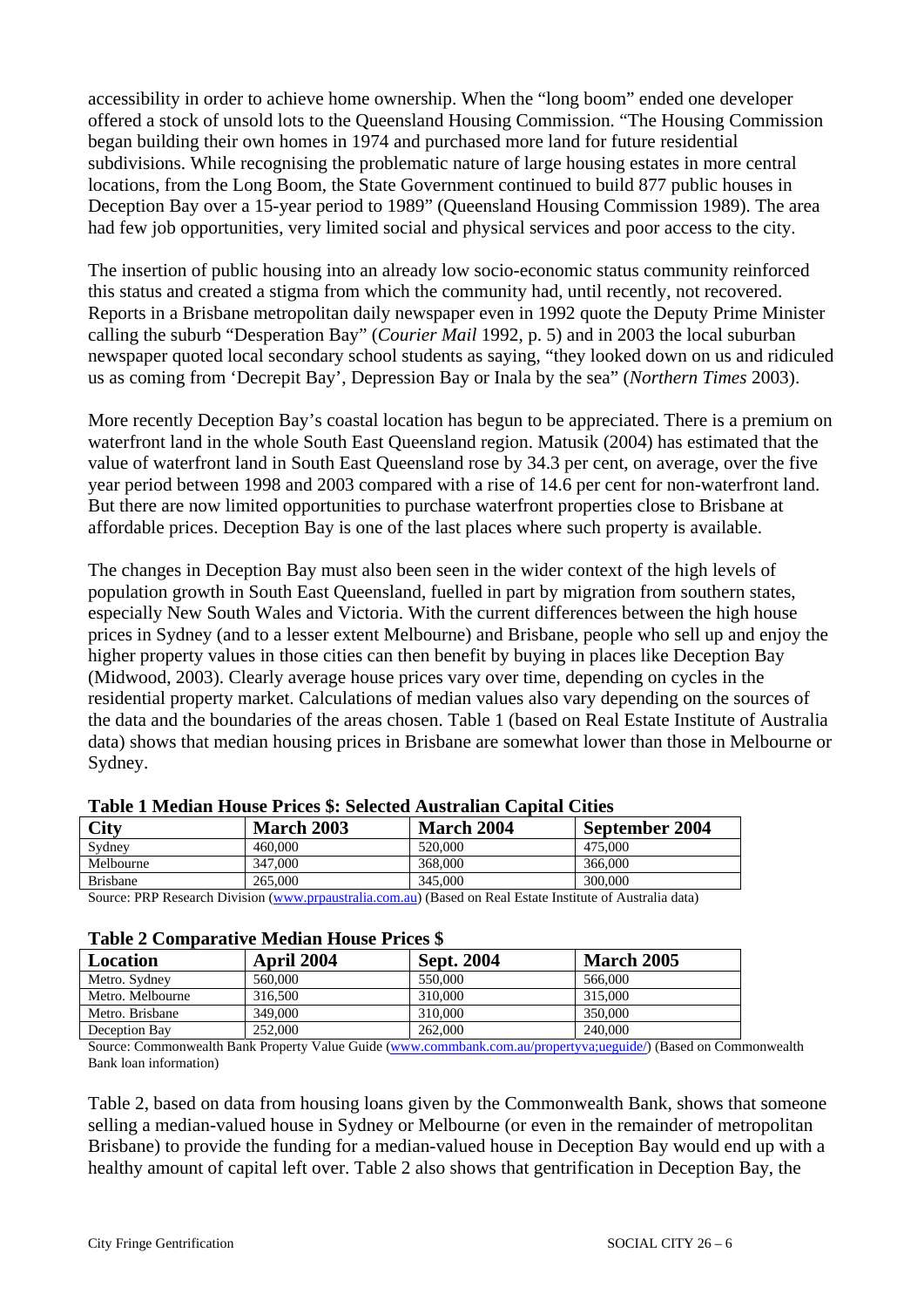effects of which are visible to observation, is still subject to wider housing price movements that have affected the Australian housing market.

In an interview with a representative of a real estate agent (or self-titled 'property investment company') operating in Deception Bay in May, 2004, the representative claimed that most of her clients were "broke" or "washed up baby boomers" from New South Wales and Victoria who had spent all their money or who were now divorced and were looking to catch up in an attempt to accumulate funds before retirement. These 'southern' investors did not necessarily intend living in Deception Bay; they were looking for a good investment with capital growth possibilities.

The process of gentrification in Deception Bay parallels that of the way it appears in the inner-city. Inner-city lower income/status areas become desirable because of their location and costly because of their scarcity. Capital and pioneer gentrifiers appear to take advantage of the location and the scarcity, but they do this in expectation of the area changing socially and returning increased capital value for their efforts.

#### **The bayside suburbs**

The suburbs of Lota and Brighton, next to Manly and Sandgate, were similarly gentrified but over a much longer period. Manly and Sandgate were, earlier in Brisbane's history, attractive bayside locations that were accessible by train or road from the city. The larger dwellings there became the focus of renovation and rehabilitation in the 1980s and 1990s. The less attractive and lower income/status neighbouring suburbs of Lota and Brighton became gentrified as redevelopment capital flowed over from Manly and Sandgate.



# **Figure 2 Percentage of persons who hold a postgraduate degree, graduate diploma, graduate certificate or bachelor degree.**

Source: ABS census data

Median house prices in the two areas are shown in Tables 3 and 4. The information is from Commonwealth Bank housing loans information, which is available only by postcode rather than suburb. The information is shown only for months when statistically reliable information was available.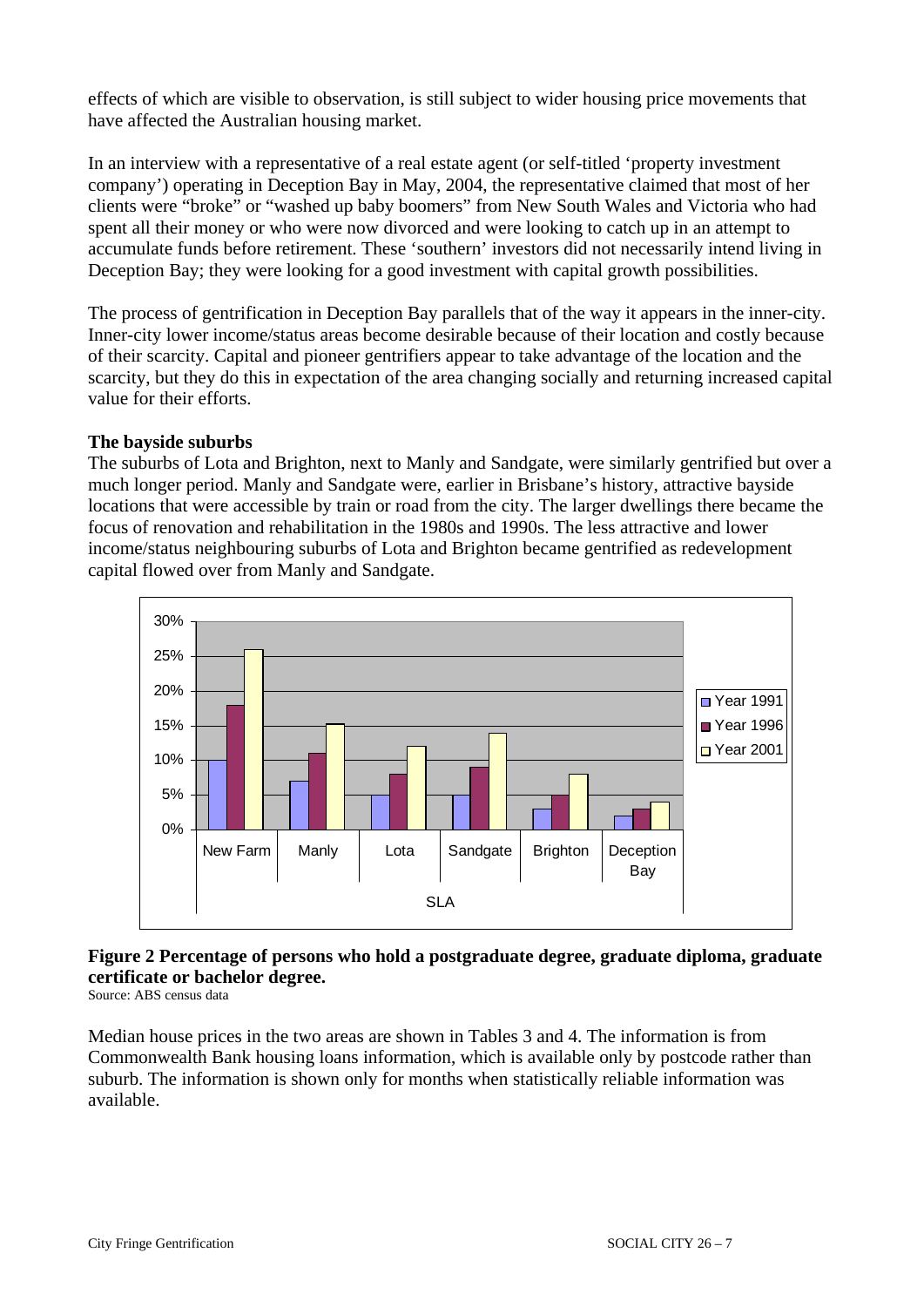#### **Table 3 Median Housing Prices \$: Postcode 4179\***

| Postcode                                   | 2004<br>$\bf M$ av | 2004<br>July                       |
|--------------------------------------------|--------------------|------------------------------------|
| 4179                                       | 350,000            | 392,000                            |
| $\sim$<br>1.1 <sub>h</sub><br>$\mathbf{r}$ | $\cdots$<br>T 7 1  | $\mathbf{1}$ $\wedge$ $\mathbf{1}$ |

Source: Commonwealth Bank Property Value Guide ([www.commbank.com.au/propertyva;ueguide/\)](http://www.commbank.com.au/propertyva;ueguide/) (Based on Commonwealth Bank loan information)

\* Postcode 4179 includes the suburbs of Lota, Manly and Manly West

#### **Table 4: Median House Prices \$ – Postcode 4017\***

| Postcode | 2004<br>Max <sup>7</sup> | <b>July 2004</b> | <b>March 2005</b> |  |  |
|----------|--------------------------|------------------|-------------------|--|--|
| 4017     | 290,000                  | 312,500          | 320,000           |  |  |

Source: Commonwealth Bank Property Value Guide ([www.commbank.com.au/propertyva;ueguide/\)](http://www.commbank.com.au/propertyva;ueguide/) (Based on Commonwealth Bank loan information)

\* Postcode 4017 includes Brighton, Sandgate, Shorncliffe and Deagon

Comparisons based on the 1991, 1996 and 2001 censuses of population and housing show the pattern of gentrification in the five bayside suburbs: Manly, Lota, Sandgate, Brighton, and Deception Bay. The data are show in comparison with that of New Farm, a highly gentrified innercity suburb. All the suburbs have shown an increase in the proportion of the population with tertiary education, normally take as an indicator of the increasing social status of the residents (Yung and King, 1998) (Figure 2)

The proportion of people in professional occupations increased in all five suburbs, although Figure 3 indicates that Deception Bay was far behind the other suburbs in this trend.



### **Figure 3: Percentage employed as managers, administrators, professional and associated professionals**

Source: ABS Census data

The demographic trends are clear in four of the five suburbs but the situation in Deception Bay is more equivocal - the latest census data are for 2001 and most of the change in Deception Bay has occurred since then. Gentrification is just beginning in Deception Bay; it is much further advanced in Lota, Manly, Brighton and Sandgate; it is far advanced in inner-city New Farm. The change occurring in the coastal suburbs reflects the changes seen in inner-city gentrification. The current gentrification in Deception Bay can be seen in the demolition of older, run-down houses and their replacement by newer up-market dwellings, in the improvement and sale of former Housing Commission dwellings, in the increase in median housing prices, and in the changing property market perceptions expressed in newspapers and by real estate agents.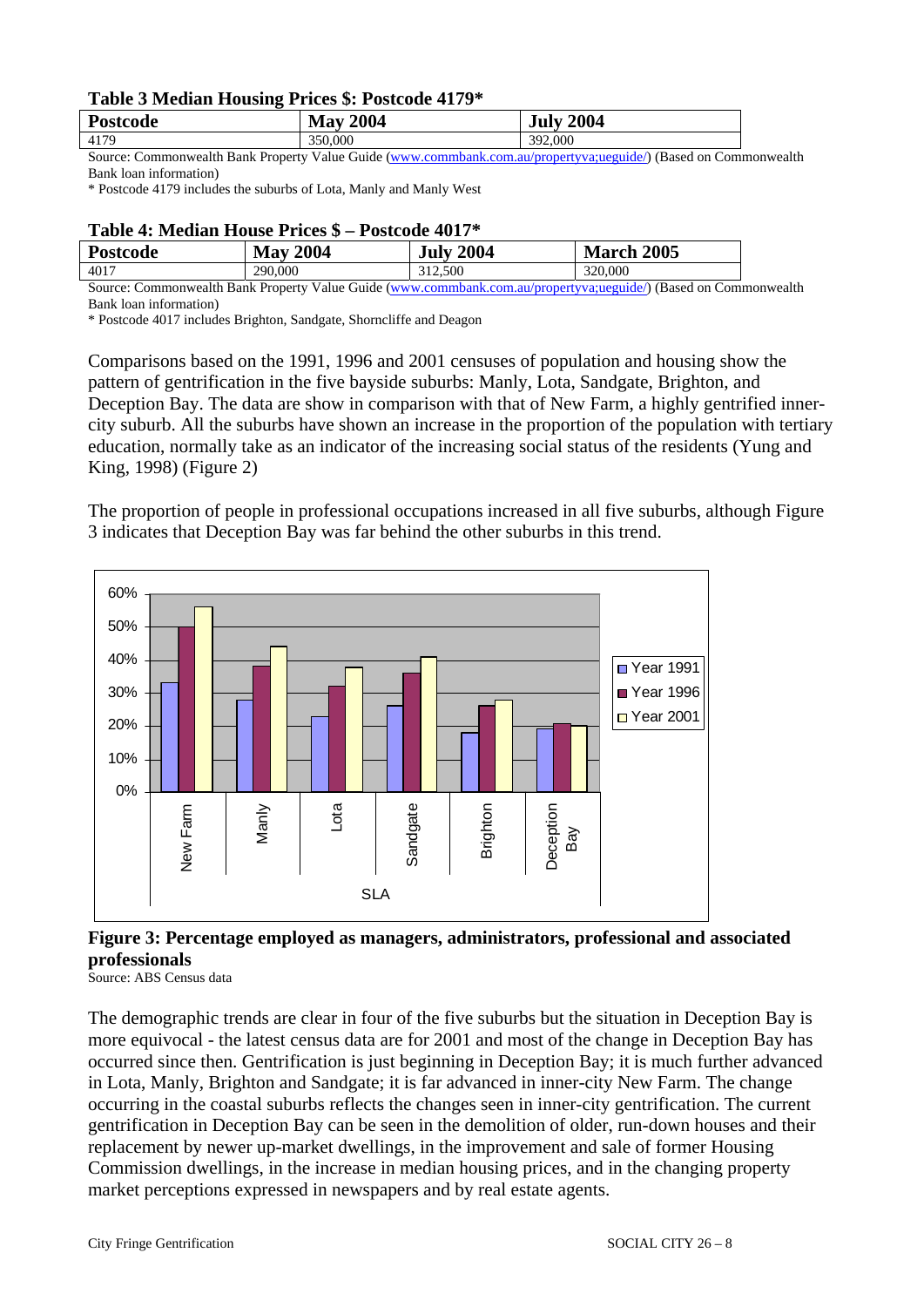#### **GENTRIFICATION PROCESSES**

#### **Demand and supply**

Do, then, the explanations given for the classic processes of inner-city gentrification apply to this 'gentrification by the sea'?

As indicated above there are several competing explanations of the processes of inner-city gentrification. Explanations are "balkanised". Because the life-style issues seen in 'gentrification by the sea' were quite different to those in the inner-city, whilst those relating to flows of capital appeared similar to inner-city supply-side explanations of gentrification, we turned first to these supply-side explanations. It was also clear that demand-side, life-style issues, had considerable impact on the trend for coastal living in the Brisbane region and so on the gentrification of bayside suburbs.

Smith's (1979; 1987a; 1992) "rent-gap" hypothesis is an influential structural Marxist, property supply, economic explanation of gentrification. Smith claims, that it is the "essential centrepiece of any theory of gentrification" (1987b, p. 165). He argues that a building cycle develops in urban neighbourhoods so that the gap between the potential capitalised ground rent if a site were developed to its "highest and best use" and the actual ground rent realised increases to some threshold, at which point it is ripe for gentrification because it has become a profitable investment opportunity. Smith explained gentrification in terms of the movement of capital rather than of people, although he also argued that the essential outcome of gentrification was the violent displacement of the poor in the contest over city space (1992).

Redfern's analysis (1997a, 1997b, 1998) is also predicated on supply-side explanations, although he recognises the importance of demand in addition to supply (Redfern 2003), but his analysis is applied specifically to the refurbishment of building assets abandoned by the middle classes, taken over by the working classes and then reclaimed by the middle classes.

Supply-side explanations of gentrification, such as the rent-gap hypothesis, argue that the pioneer "producers of gentrification" are primarily developers, builders, landlords, banks, real estate agents, governments and mass media, often working together (Smith and Williams, 1986).

There is clearly some explanatory power in supply-side explanations of gentrification (Redfern 1997b). The rent-gap hypothesis itself has attracted a great deal of criticism. Clarke (1987; 1988) was concerned about the confusing conceptualisation of rents involved and with the implication that the rent-gap could widen indefinitely. Ley (1986) pointed to the lack of empirical evidence for the existence of the rent-gap. Badcock (1989) found little evidence of a rent-gap in Australian gentrification. A general problem was that it was difficult to test empirically. The complexity inherent in attempts to empirically test it is well illustrated in Yung and King's (1998) investigation in Melbourne and Allison's study of inner-city Brisbane (1995).

An alternative supply-side explanation of gentrification is the value-gap hypothesis developed by Hamnett and Randolph (1986). This argues that gentrification arises when "a property's value is greater under owner-occupation than under rental – or, in Hamnett and Randolph's [1986; 1988] terminology, 'when the vacant possession value is greater than the tenanted value'" (Millard-Ball, 2000, p. 1675). Hamnett and Randolph's terminology and approach are appropriate for the housing system in inner-city British towns (even though it is understood their approach refers mainly to situations of home ownership); they are difficult to apply to systems with higher levels of home ownership and lower levels of rented municipal or social housing such as in Australia. In Queensland, for example, only 3.7 per cent of housing is in public rental (ABS 2003b).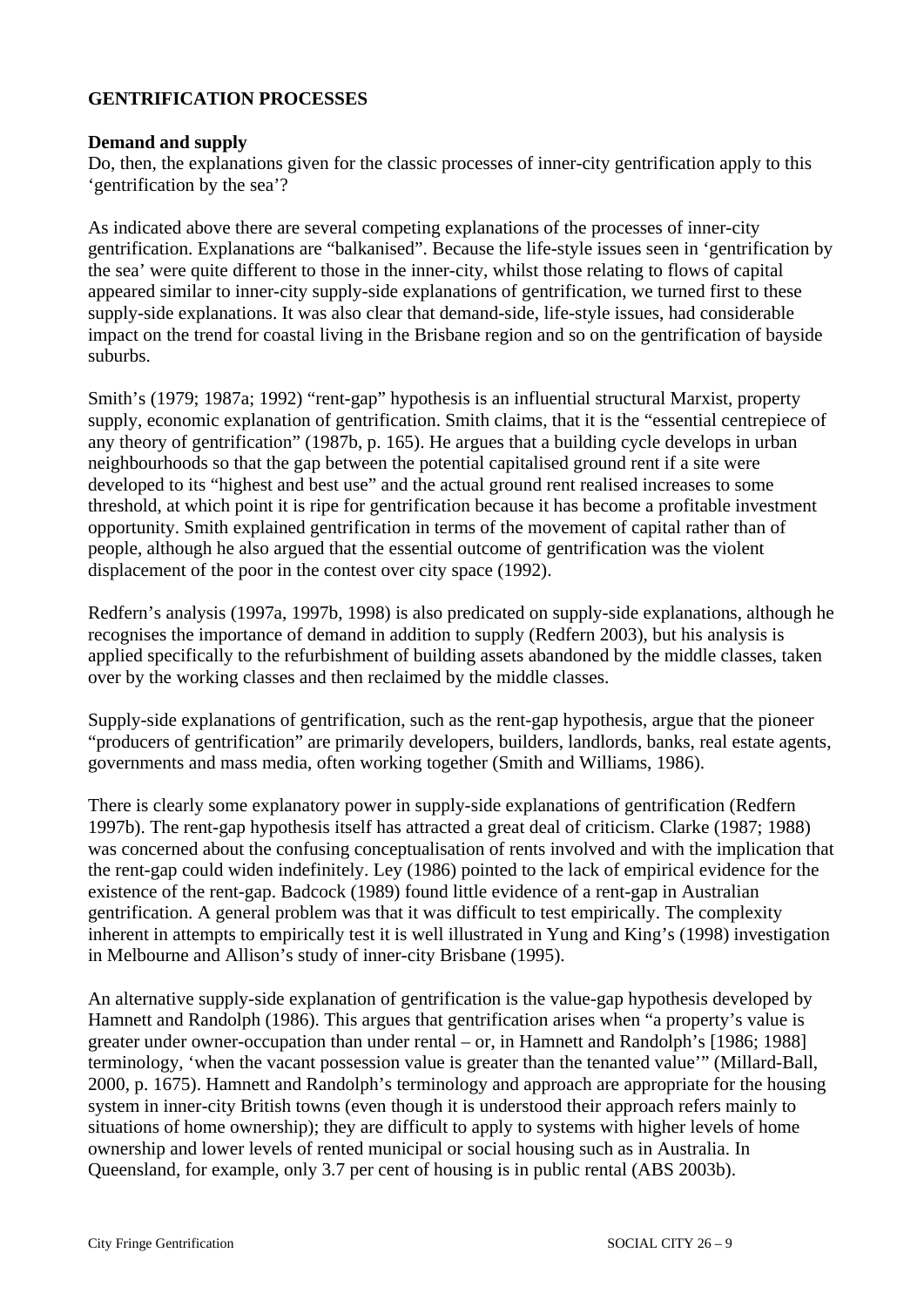There are also, as identified by Slater (2004c) and many others, a number of demand-side explanations that identify pioneers gentrifiers such as "cultural professionals" who typically work in the public or arts sectors and support tolerance and egalitarianism (Rose, 1996; Ley, 1996, 2003; Shaw, 2002). The very notion of "cultural professionals" is redolent with the accoutrements of vibrant, inner-city living. Demand-side explanations focus on the critical role of these "pioneers", although as Redfern (2003) notes the implications of parallels with pioneer intrepid explorers pushing out into the dangers of unexplored territory do not mesh with the realities of extension of middle class entrepreneurs into working class neighbourhoods. Redfern (2003) is also adamant that demand-side explanations that explore the motives of the few "pioneers" who have become gentrifiers miss the voluntary and partial nature of gentrification. Not all potential gentrifiers in fact become gentrifiers.

#### **The role of government**

Government intervention is a frequently neglected dimension of the gentrification analyses. As Levine (2004), Lees, 2000; Slater 2004b; Wyly & Hammel, 1999) have noted there is a connection between government policy and gentrification. In inner-city areas the state's role has often been in initiating redevelopment of derelict areas, or providing tax incentives to encourage investment, or similar policies aimed at triggering or supporting private sector activity.

The gentrification of Deception Bay has been supported (if not initiated) by actions from both the Queensland State government and Caboolture Shire Council. The State government's actions were through two programs related to public housing. As the Department's recent strategic publications have noted "The public housing system in Queensland currently comprises approximately 50,000 dwellings, which have been acquired over more than half a century" (Queensland Department of Housing 2003b, p. 2). The on-going maintenance costs of this stock across the State are high. As a way of reducing this on-going burden, and as a way of making more efficient use of the reduced funds for public housing being made available by the national government, the Queensland Housing Department initiated what it called an Urban Renewal Program. This provided funding to upgrade the physical fabric of public housing stock so that it could be sold as freehold. This 'urban renewal' occurred wherever there were concentrations of public housing stock; it was not specifically an inner-city phenomenon. Most of the older public housing had been built since it started in the 1940s in places where the Queensland Housing Commission could find inexpensive tracts of land – often on the city fringe.

At about the same time the Queensland government also initiated a Community Renewal Program, flagged as an initiative to reduce crime. This was a 'whole of government approach', involving the State police and social welfare agencies as well as local governments, but targeted at large public housing estates and their surrounding neighbourhoods. The Community Renewal Program was aimed at improving the public domain of housing estates, by increasing the number of parks, improving lighting and implementing 'crime prevention through environmental design' measures. It was aimed at a number of public housing estates across Queensland, all of which were on the urban fringe rather than the inner-city. Unlike the situation in the United States or Britain (or even elsewhere in Australia), public housing estates in South East Queensland consist essentially of detached houses rather than high rise buildings. The Community Renewal Program was initiated through the Queensland Premiers Department and also involved several other State government agencies and local government, but the Queensland Department of Housing became the lead implementation agency. In 2003 the Community Renewal area included some 2,270 dwellings of which only 680 were then in public rental (Queensland Department of Housing, 2003a).

The public housing estates in Deception Bay were targets of both Urban Renewal and Community Renewal Programs. As part of its contribution to the Community Renewal Program the Caboolture Shire Council also upgraded the recreational and pedestrian facilities on the Deception Bay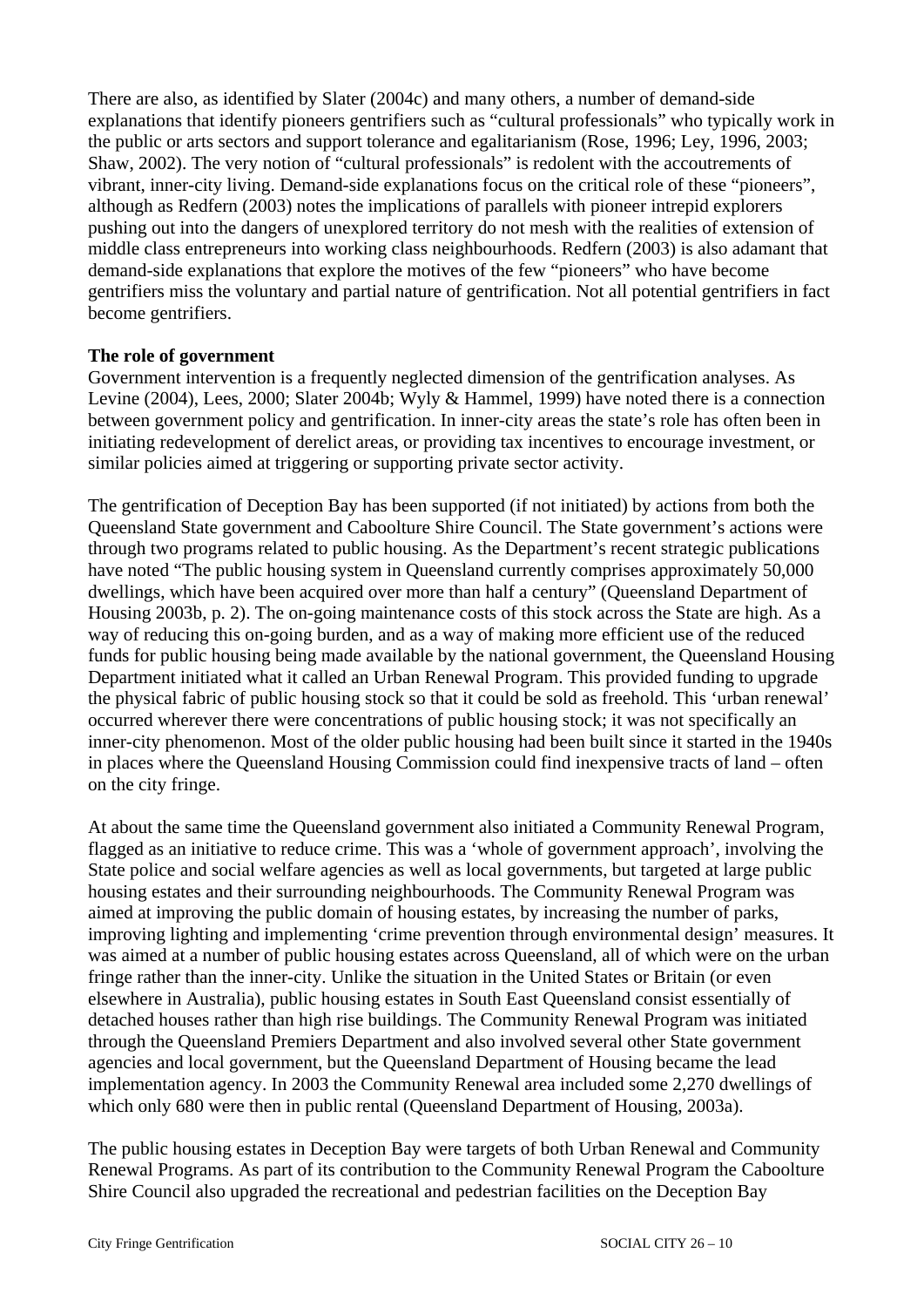foreshore. These actions were aimed at 'improving' the area and in the case of the Urban Renewal and Community Renewal programs helping the sale of former public rental housing to owneroccupiers. These were not always the original rental occupants. Real estate agents interviewed in Deception Bay in May, 2004, strongly supported the removal of public housing tenants, who one agent described as "ferals". This removal it was felt would add to the investment potential of the area and help attract more affluent investors and residents.

As Kennedy and Leonard (2001, p. 11) note improvement itself can contribute to an area's gentrification appeal, including proximity to more expensive developments, shopping centres, job sites or other amenities. Deception Bay shares boundaries with the private sector Delfin-Lend Lease (now Stocklands) master-planned community of North Lakes that is marketed to the middle to topend of the freehold housing market (although it is inland from Deception Bay and does not have a waterfront location). North Lakes is developing substantial infrastructure, including a sub-regional shopping centre, golf course, schools and childcare centres. It also has plans for commercial and office facilities. The impact of North Lakes in terms of the increase in future potential capital gains in Deception Bay is difficult to quantify but would be substantial.

#### **The role of the media**

As is the case with the role of the state the role of the media has been a relatively neglected component of the current debates about influences on gentrification. In fact the media perform a number of critical roles and can affect both demand and supply circumstances. They can reinforce the negative images that may be held of lower-income/status areas; the changes in what they report can be an indicator of the changes that reflect gentrification; and they can also help trigger or exacerbate gentrification. The changing attitudes reflected in media reporting can affect both investors and residents. As noted above, in 1992 the *Courier Mail* quoted the Deputy Prime Minister's reference to Deception Bay as "Desperation Bay" (*Courier Mail*, 1992). By 2003 articles in the same newspaper were identifying investment opportunities for people wanting affordable waterfront properties in this now desirable part of the region. One article in the *Courier Mail* (Saturday October 4, 2003) was titled "Bay suburb boom shows image can be deceptive", and said:

"A suburb which has not traditionally been identified as a good area for investing in property. Perceptions of Deception Bay have always leaned towards the negative – but the waterside suburb is having the last laugh … House sales are running at a record high as demand for waterfront property continues in southeast Queensland … Prices in the past had been held down because of negative perceptions of the suburb … It has a history of being a backwater, the poor cousin to Redcliffe and other bayside communities."

One can also see similar gushing comments from local newspapers reporting the increased investment attention being paid to 'run-down' inner city properties as gentrification begins to bite.

# **'Potential investment gap'**

The power of supply-side explanations of gentrification lies in their identification of the reality of flows of capital into gentrifying areas. It is clear that gentrification in Deception Bay is driven by flows of capital, even though this capital is flowing because of both investment decisions and lifestyle decisions. Deception Bay has not attracted people from the cultural industries, nor artists, nor gays. It is, however, beginning to attract cashed-up investors who are seeking a bayside lifestyle or who feel they can on-sell or rent to people seeking such a lifestyle.

But what supply-side explanation offers the greatest potential? The value-gap model of Hamnett and Randolph (1986) seems to be based on considerations of housing tenure. This model is inappropriate for the Queensland and Deception Bay: public rental housing is only 3.7 per cent of housing in Queensland and 4.4 per cent in the Brisbane Statistical Division is (ABS 2003a, b).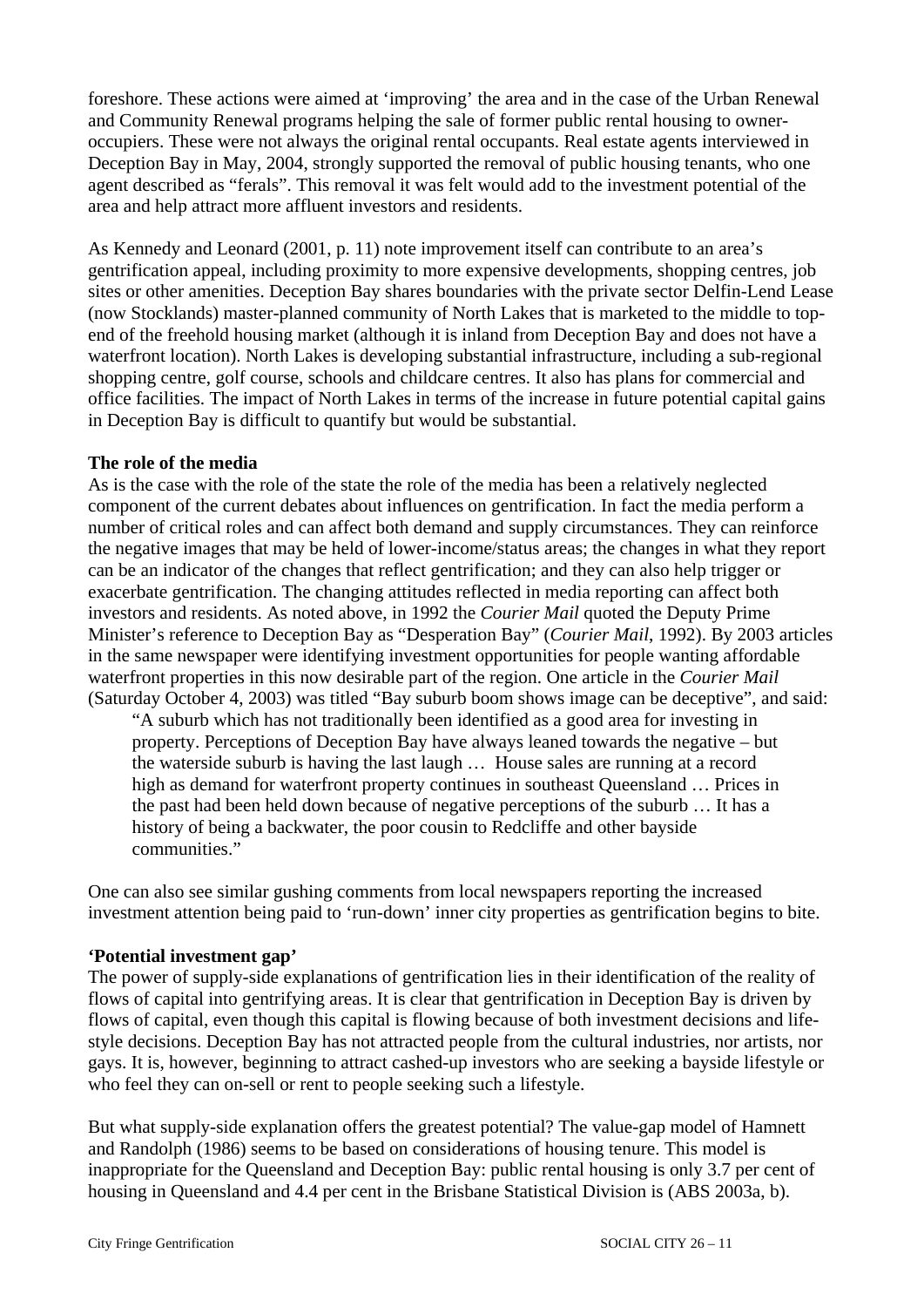Applying Smith's rent-gap model is problematic because its reliance on a structural Marxist conceptualisation. It has proved to be difficult, though not impossible, to test empirically even in inner-city locations (Allison 1995, Clarke 1988, Yung and King 1998).

We turn then to Redfern (1997b), whose supply-side explanation of the potential for gentrification is based on what he calls an "investment gap". There seemed to be considerable potential in the use of the concept to explain what was happening in Deception Bay and what had already happened in the other bayside suburbs. But Redfern's conceptualisation of gentrification (1997a) ties it irrevocably to the inner city and the modification and refurbishment of buildings abandoned by the middle class, then occupied by the working class but now being reclaimed by the middle class. The idea of an "investment gap" could not be used in the same way it is used by Redfern (1997b, 2003).

The "investment gap" in Deception Bay describes a lag in the recognition of investment potential in a locality. An area showing such a gap offers investment potential that will attract the attention of investors and middle to high income earners to locations that did not previously appeal to them. The lack of appeal might have related to the location, the poor structure of the buildings, the social stigma attached to the locality, or some other factor. But a "potential investment gap" appears when investors believe that capital gains can be made from a location that was previously ignored or shunned. In the inner city the change can occur because of changing social values, or where inner city convenience and vibrancy might outweigh the attractiveness of suburban space and conventionalism, or outweigh the scruffiness and potential insecurity of inner-city living. Whether it is demand-side movers or supply-side providers is almost immaterial. Supply-side capital shifts because of the possibility of supplying the needs of demand-side movers. Or, which is also highly likely, the new residents are also investors.

Government initiatives may also increase the potential for future earnings from investment. Such initiatives may open a huge gap between the former investment potential of an area and the possible future capital or income gains. The literature on gentrification rarely discusses inner city urban renewal initiatives by governments in the United States, Britain, Australia and elsewhere. Clearly there are good reasons for excluding the urban renewal that consisted of the bulldozing of the housing in whole city blocks and its replacement with 'new' forms of social housing. But if one returns to the definition of gentrification as the replacement of lower income/status housing by middle or upper income/status housing then there are numerous examples of this kind of replacement initiated and carried through by government agencies. In the Australian context there have been a number of examples of the kind of 'community renewal' in public housing estates seen in Deception Bay (see, for example, Randolph et al 2002 and Wood 2002)

Both structuralists and market supporters reject or downplay government's role in gentrification. In the example discussed here government played a clear and central role.

Whatever the reason for the increased investor interest in an area, buyers begin bidding against one another, thus opening a gap between the value before the demand and the future value after that area has gentrified because of that increasing demand.

Investment demand will impact on the property prices in a neighbourhood. This provides a mechanism by which changes in demand, and the possibility of a potential investment gap, can be verified. The changing median housing sales values shown in Tables 2, 3 and 4 illustrate this increasing value, although the median prices listed there are also subject to broader fluctuations in the housing market.

Conceptually this kind of potential investment gap can be described as in Figure 4.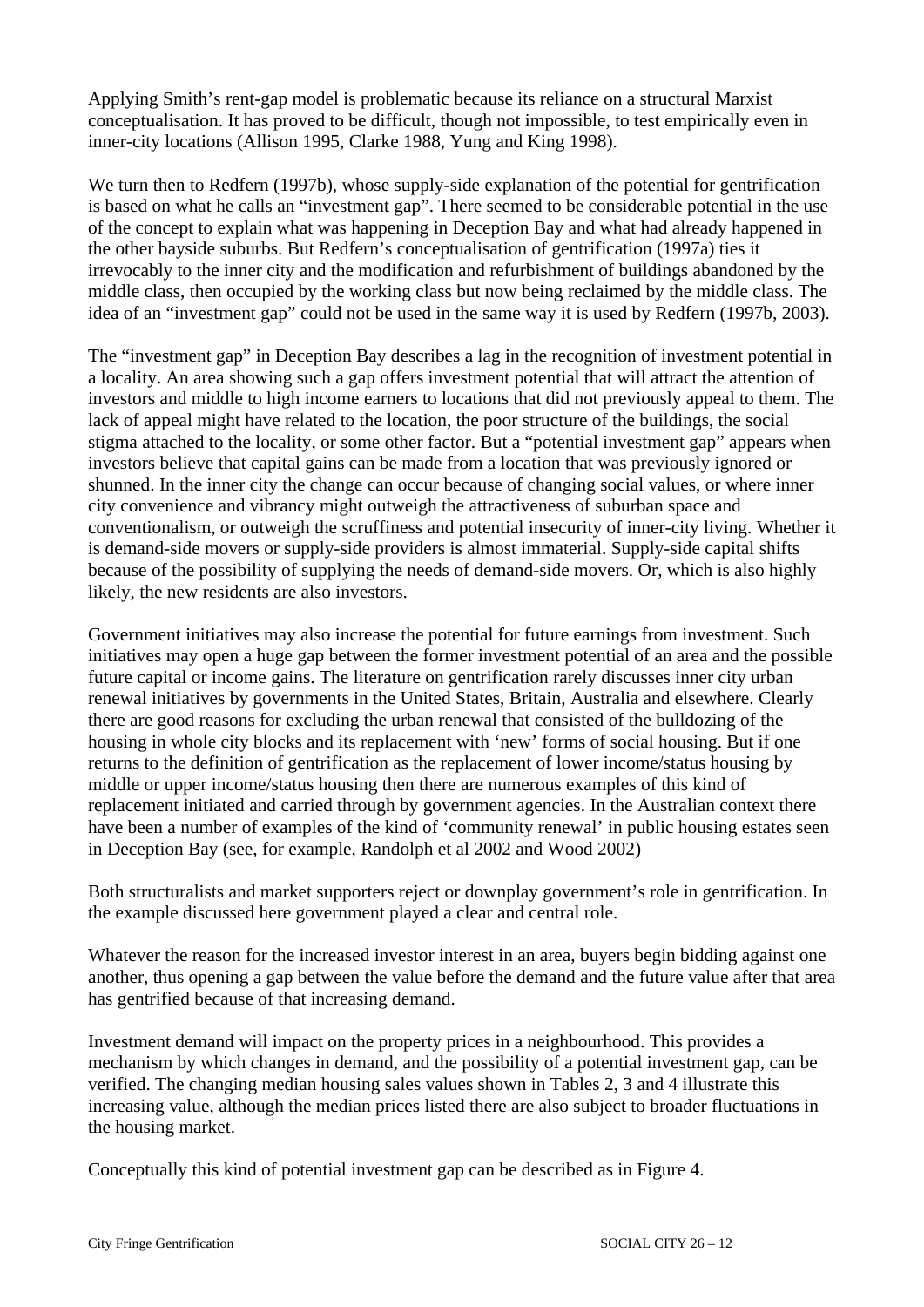The potential investment gap is thus the difference between the value of the property with the current land use and the investment potential or future value of the property, which could be realised in the future when the site is sold. The gap will be greater if the dwelling on the site is redeveloped and upgraded. It will also be greater if the dwelling is demolished and a higher value dwelling placed on it. But there will still be a value gap even if the dwelling is not renovated, as there will be gains in the re-sale value from the increased value of the gentrifying neighbourhood. The gap narrows as the purchase price rises; however, it never closes in gentrifying localities, as



# **Figure 4 The Potential Investment Gap**

Source: Wildin 2004, Fig. 3.2

top-end investors, developers and affluent homeowners succeed pioneer gentrifiers. Consumer demand for the limited supply of re-developable sites and buildings ensures the gap never closes, with potential investment returns always being the attraction. Gradually, however, Lees' (2000) "financifiers" will replace gentrifiers as the value of the properties rise and property values increase as the very affluent are buying from and replacing the merely affluent.

# **CONCLUSIONS**

Gentrification does not have to be an inner city process. If defined as the replacement of lower income/status households by more affluent households it can occur in any part of the city where social and investment values change so that what was formerly seen as unattractive for investment becomes attractive. All that is needed is a potential investment gap: a gap between the relatively low current investment values of properties in the area and the higher possible future values from investment. In the case investigated, the change came about because of the restricted supply of suitable bayside land in the South East Queensland region and the continuing pressure on suitable land through migration and rapid population increase. There are parallels with the processes that occur in inner-city locations.

If gentrification can occur outside the inner city, then it does not have to be tied, either implicitly or explicitly, to theories of inner-city change. Theories of gentrification do not have to be linked, as Redfern (1997a, 1997b) clearly shows both current demand-side and supply-side explanations are,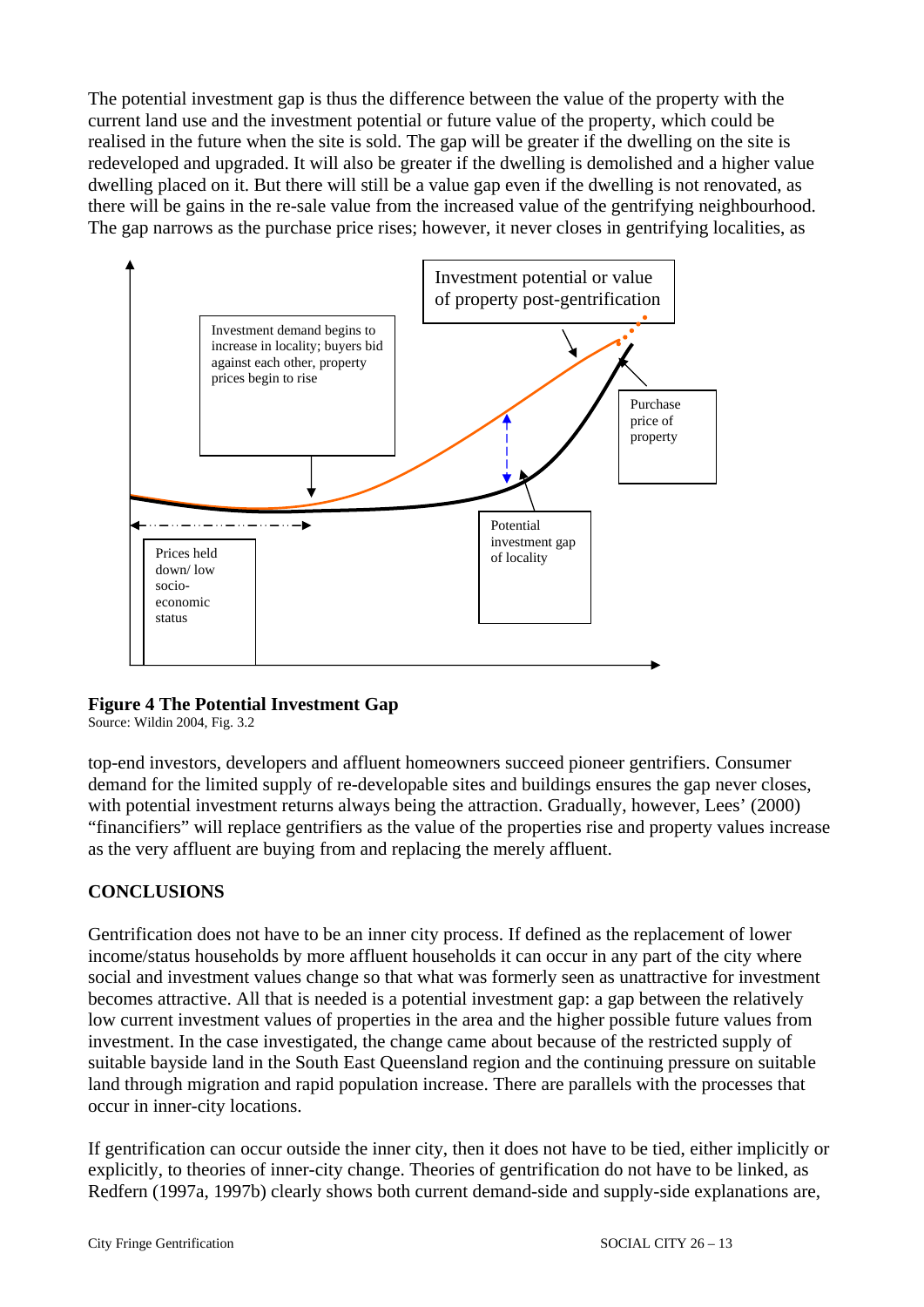to concentric growth models of the city or models of cyclical inner-city neighbourhood change. They can be connected to wider views of potential investment gaps and to connections between investment opportunities and changing demand. Although not explored in detail here, this provides the opportunity to connect demand-side and supply-side theories of gentrification. Supply is connected to changing assessments of future demand; and effective demand is focused on areas where constrained supply may provide greater investment opportunities.

A supply side explanation needs to deal with a potential investment gap rather than a rent gap or tenure gap – i.e. a gap between the existing values of properties and the expected future return based on capital gains from increased future demand.

From the demand side, it is clear that gentrifiers are looking for the special opportunities available only (or mainly) in the gentrifying location. In the inner city this is access to services, facilities, lifestyles and jobs. In South East Queensland this is waterside properties. Gentrifiers are people seeking both a lifestyle and an investment opportunity with a high probability of the increasing future capital value of their property.

Two relatively neglected forces impacting on gentrification were shown to have a powerful impact in Deception Bay: government policies and the media. Their impact on inner-city gentrification needs to be better understood. In Queensland, actions by the Housing Commission (and later the Department of Housing) in placing social housing in a low status suburb on the urban fringe reinforced that status and so helped keep property values low; but now actions by the Department of Housing through the Urban Renewal and Community Renewal programs is helping to boost property values (as well as helping to force low status households out of the area). The media reinforced the abysmal image of Deception Bay in the past but then when values begin to shift they can be seen to reinforce this shift. In a way government can initiate change whilst the media seem to reinforce or exacerbate the pendulum swings the changes represent. A question for future researchers on inner-city gentrification is the real role of government and the media.

But the most critical factor in Deception Bay is the impact of investment opportunities. The differences between median house prices in Sydney or Melbourne (and even with the rest of Metropolitan Brisbane) show that if one is prepared to take a risk on increasing future capital values then one can make a good capital gain through buying in Deception Bay. Similar gains and risks would be evident in inner-city areas that are gentrifying. The situation in Australia changed recently when banks began letting people use the equity in their home to finance investments. Borrowing against home equity is available only to those who own (or are buying) their home, it is not available to renters. But one no longer needs saved capital to invest, one can use one's own home as equity. And as has long been the case higher income earners have the capacity to borrow money to invest against their future income but gambling on capital gains in gentrifying areas is no longer the sole reserve of those with substantial free immediate capital.

'Gentrification by the sea' is a reality even if the seaside location is not in the inner city. The main parallel is that both inner city land and seaside land are in increasing demand but both are in limited supply. In this case the demand is increasing because of in-migration to the region and the demand for waterside properties. A parallel exists between the bayside land in South East Queensland and the inner-city land in cities in Australia, the United States and elsewhere. Increases in demand are driven by lifestyle factors but constraints on land supply lead to increased land values. Both capital and people move to the new location. Where this leads to the replacement of lower income or lower status households by upper income or higher status households then these areas must be seen as gentrifying. The theories and the debates on gentrification can be enriched by serious and empirical consideration of these and similar non-inner-city locations.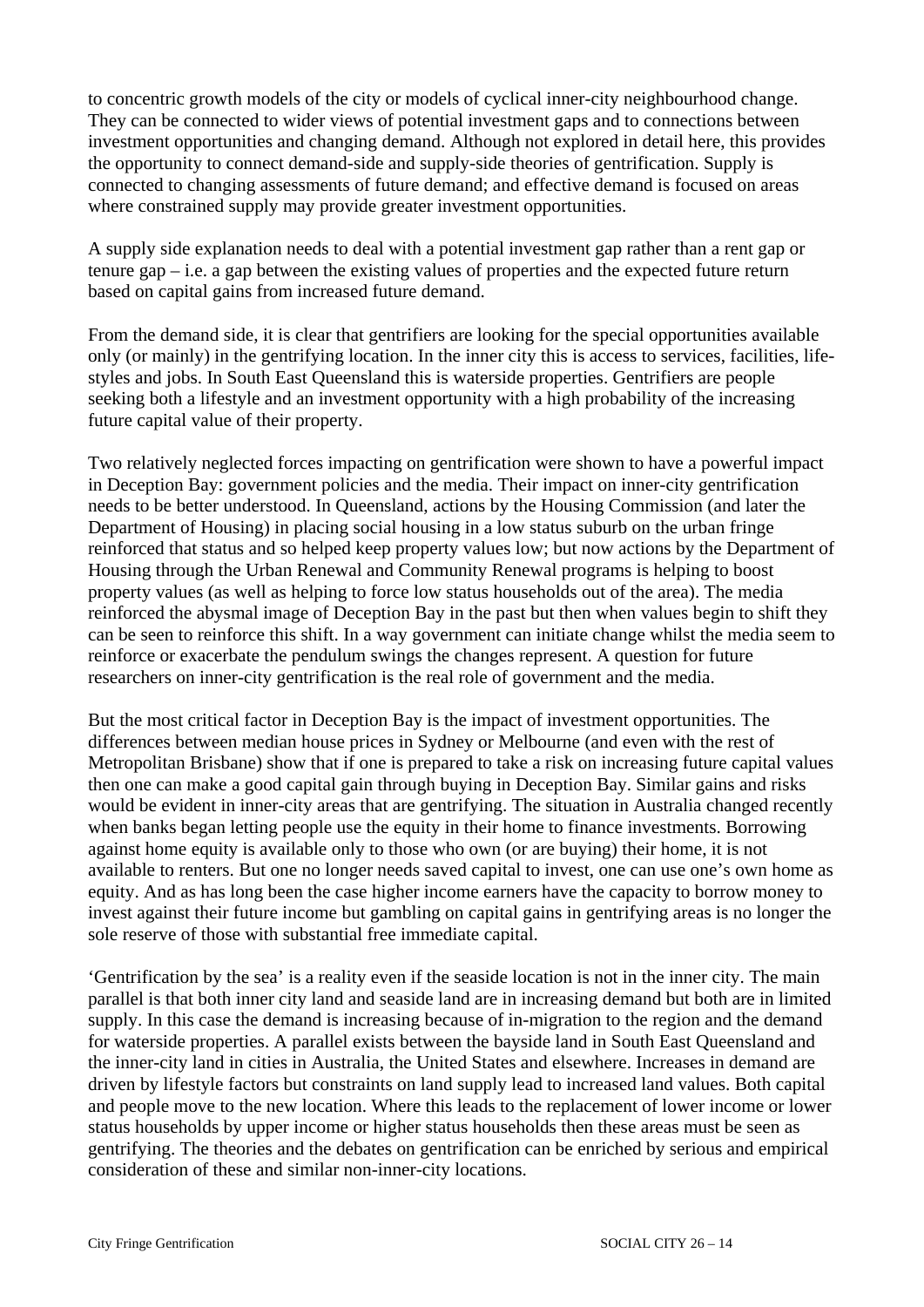#### **REFERENCES**

Allison, J. (1995) *Rethinking gentrification: Looking beyond the chaotic concept – a case study of the landscape of gentrification in Spring Hill, Brisbane,* unpublished PhD thesis, Brisbane: Queensland University of Technology

Alonso, W. (1960) 'A theory of the urban land market', *Papers and Proceedings of the Regional Science Association,* 6, pp. 149-157

Atkinson, R. (2000) 'Measuring gentrification and displacement in Greater London', *Urban Studies*, 37(1), pp. 149-165

Atkinson, R. (2003) 'Introduction: Misunderstood saviour or vengeful wrecker? The many meanings and problems of gentrification', *Urban Studies*, 40(12), pp. 2343-2350

Australian Bureau of Statistics (ABS) (2003a) *2001 Census Expanded Community Profile 305 Brisbane (Statistical Division)* Available at www.abs.gov.au/ausstats/ Accessed 23 August, 2005.

Australian Bureau of Statistics (ABS) (2003b) *2001 Census Expanded Community Profile 3 Queensland* Available at www.abs.gov.au/ausstats/ Accessed 23 August, 2005.

Badcock, B. (1989) 'An Australian view of the rent-gap hypothesis', *Annals of the Association of American Geographers,* 79(1), pp. 125-145

Badcock, B. (2001) 'Thirty years on: Gentrification and class changeover in Adelaide's inner suburbs, 1966-96', *Urban Studies,* 38(9), pp. 1559-1572

Bondi, L. (1999) 'Between the woof and the weft: A response to Loretta Lees', *Environment and Planning D*, 17, pp. 253-260

Burgess, E. (1925) The growth of the city: Introduction to a research project, in R. E. Park, E. Burgess, M. McKenzie, and L. Wirth (Eds) *The City*, Chicago: University of Chicago Press

Clarke, E. (1987) *The Rent Gap and Urban Changes: Case Studies in Malmo 1860-1985*, Lund: Lund University Press

Clarke, E. (1988) 'The rent-gap and transformation of the built environment: Case studies in Malmo 1860-1985', *Geografiska Annaler*, 70b, pp. 241-254

Commonwealth Bank Property Value Guide (2005) Website accessed September, 2005. [www.commbank.com.au/propertyva;ueguide/](http://www.commbank.com.au/propertyva;ueguide/) 

*Courier Mail* (1992) 'Service lack leaves Bay "desperate"', December 4<sup>th</sup>, p. 5.

*Courier Mail* (2003) 'Bay suburb boom shows image can be deceptive' October 4<sup>th</sup>, p. 7

Forster C. (2004) *Australian Cities: Continuity and Change* (3<sup>rd</sup> Ed), Melbourne: Oxford University Press

Glass, R. (1964) Aspects of change, in Centre for Urban Studies (ed) *London: Aspects of Change*, London: MacGibbon and Kee.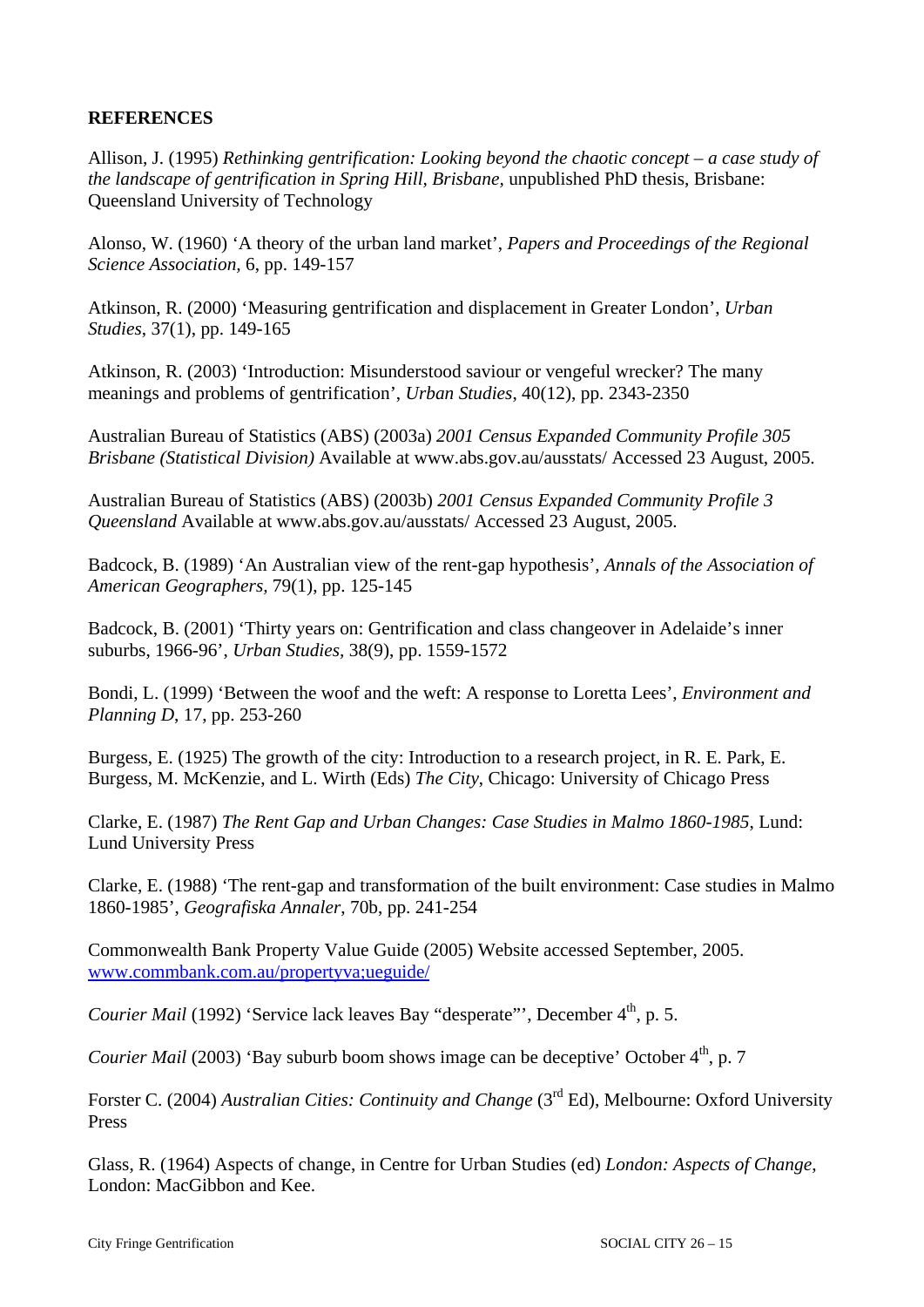Hamnett, C. (1984) Gentrification and residential location theory: A review and assessment, in D. Herbert & R. J. Johnson (Eds) *Geography and the Urban Environment: Progress in Research and Applications,* New York: Wiley and Sons, pp. 282-319

Hamnett, C. (1991) 'The blind men and the elephant: The explanation of gentrification', *Transactions of the Institute of British Geographers, New Ser*ies, 16, pp. 173-189.

Hamnett, C. and Randolph, B. (1986) Tenurial transformations and the flat break-up market in London: The British condo experience, in N. Smith & P. Williams (Eds) *Gentrification in the City,* Boston MA: Allen and Unwin, pp. 129-152

Hamnett, C. and Randolph, B. (1988) *Cities, Housing and Profits*, London: Hutchinson

Kennedy, M. and Leonard, P. (2001) *Dealing with Neighborhood Change: A Primer on Gentrification,* Washington, D.C.: The Brookings Institute Centre on Urban and Metropolitan Policy. Available:<http://apps49.brookings.edu/dybdocroot/es/urban/gentrification/gentrification.pdf> [Accessed October 2004]

Lees, L. (2000) 'A reappraisal of gentrification: Towards a "geography of gentrification"', *Progress in Human Geography*, 24(3), pp. 389-408

Levine, M. A. (2004) 'Government policy, the local state and gentrification: The case of Prenzlauer Berg (Berlin), Germany', *Journal of Urban Affairs*, 26(1), pp.89-108

Ley, D. (1986) 'Alternative explanations for inner-city gentrification: A Canadian assessment', *Annals of the Association of American Geographers*, 70, pp. 238-258

Ley, D. (1987) 'Reply: The rent gap revisited', *Annals of the Association of American Geographers,* 77, 465-468

Ley, D. (1996) *The New Middle Class and the Remaking of the Central City*, Oxford: Oxford University Press

Ley, D. (2003) 'Artists, aestheticism and the field of gentrification', *Urban Studies*, 40(12), pp. 2527-2544

Meligrana, J. and Skaburskis, A. (2005) 'Extent, location and profiles of continuing gentrification in Canadian metropolitan areas, 1981-2001', *Urban Studies,* 42(9), pp. 1569-1592

Matusik, M. (2004) 'Waterfront Property', *Australian Property Investor*, July, pp. 122-123

Midwood, A. (2003) 'Population growth underpins housing demand', *Queensland Property and Lifestyle: The latest in Property Trends,* Brisbane: Real Estate Institute of Queensland

Millard-Ball, A. (2000) 'Moving beyond the gentrification gaps: Social change, tenure change and gap theories in Stockholm', *Urban Studies*, 37(9), pp.1673-1693

*Northern Times* (2003), August  $15<sup>th</sup>$ , p. 3

Office of Urban Management (OUM) (2004) *Draft regional plan for South East Queensland,* Brisbane: Office of Urban Management, Queensland Department of Local Government Planning Sport and Recreation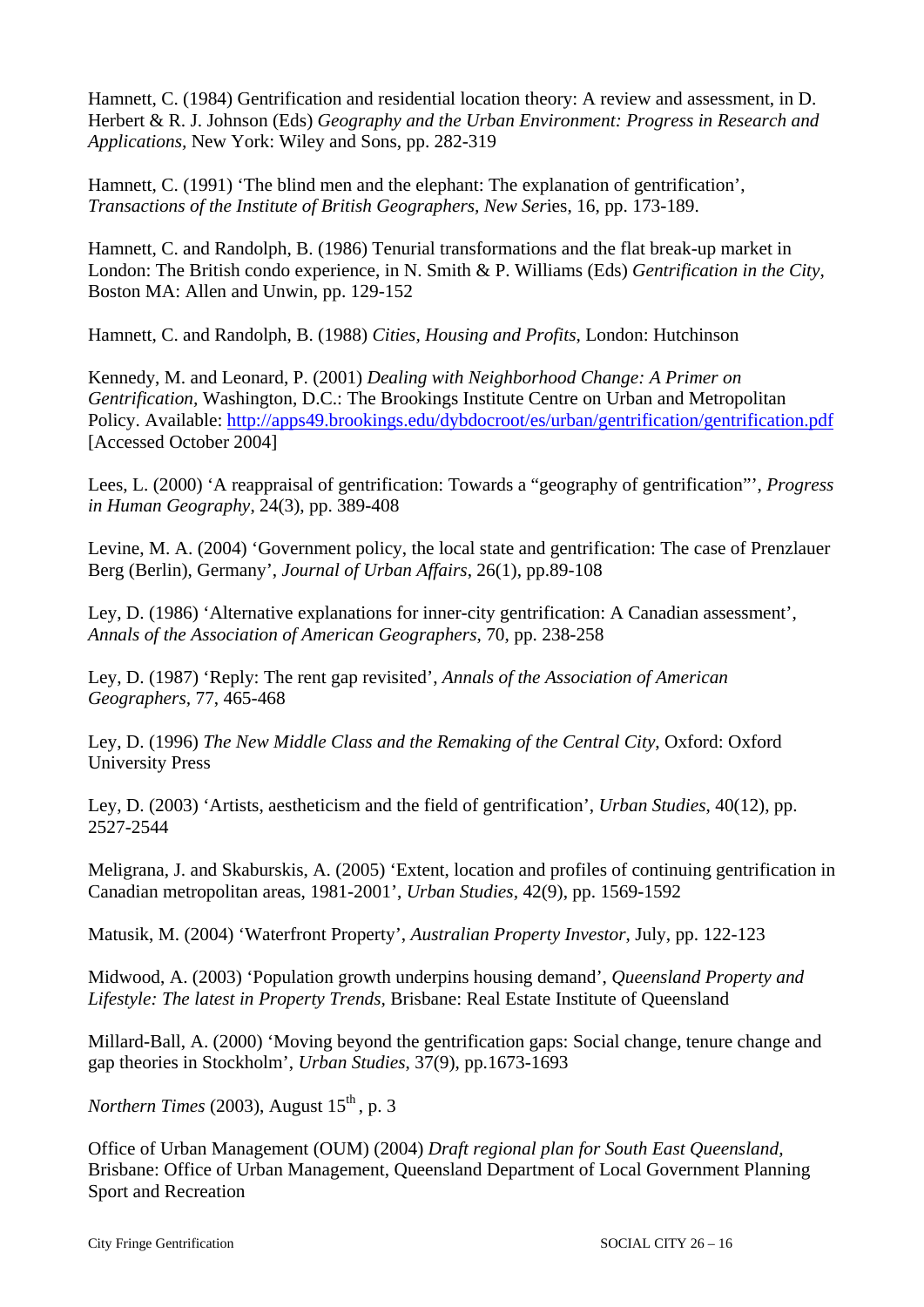Parsons, D. J. (1980) *Rural gentrification: The influence of rural settlement policies*, *Research* Papers in Geography, Brighton: University of Sussex

Phillips, M. (1993) 'Rural gentrification and the process of class colonisation', *Journal of Rural Studies*, 9, pp. 123-140.

PRP Research Division (2005) Website accessed September, 2005. [www.prpaustralia.com.au](http://www.prpaustralia.com.au/)

Queensland Department of Housing (2003a) *Annual Report*, Brisbane: Department of Housing

Queensland Department of Housing (2003b) *Public Housing Strategy 2003-2008*, Brisbane: Department of Housing

Queensland Housing Commission (1989) *Annual Report*, Brisbane: The Commission

Randolph, B., Judd, B., and Wood, M. (2002) *Resident participation, social cohesion and sustainability in neighbourhood renewal: Developing best practice models, Positioning Paper,* Melbourne: Australian Housing and Urban Research Institute

Redfern, P. A. (1997a) 'A new look at gentrification 1: Gentrification and domestic technologies', *Environment and Planning A*, 29, pp. 1275-1296

Redfern, P. A. (1997b) 'A new look at gentrification 2: A model of gentrification', *Environment and Planning A*, 29, pp. 1335-1354

Redfern, P. A. (1998) 'Letter to the Editor: Neither chaos nor stark simplicity – a reply to Lyons', *Environment and Planning A*, 30, pp. 2075-2077

Redfern, P. A. (2003) 'What makes gentrification 'gentrification'?' *Urban Studies*, 40(12), pp. 2351-2366

Rose, D. (1996) Economic restructuring and the diversification of gentrification in the 1980s: A view from an original metropolis, in J. Caulfield and L. Peake (Eds) *City Lives and City Form: Critical Research and Canadian Urbanism* Toronto: University of Toronto Press.

Shaw, K. (2002) 'Culture, economics and evolution in gentrification', *Just Policy*, 28, pp. 42-50

Slater, T. (2004a) *Gentrification Web*, web site accessible at <http://members.lycos.co.uk/gentrification/> (accessed 2<sup>nd</sup> April, 2005; modified October 2004)

Slater, T. (2004b) 'Municipally managed gentrification in South Parkdale, Toronto', *Canadian Geographer*, 48(3), pp. 303-325

Slater, T. (2004c) 'North American gentrification? Revanchist and emancipatory perspectives explored', *Environment and Planning A*, 36, pp. 1191-1213

Smith, N. (1979) 'Toward a theory of gentrification: A back to the city movement by capital, not people', *Journal of the American Planning Association*, 45, pp. 538-48

Smith, N. (1987a) 'Gentrification and the rent gap', *Annals of the Association of American Geographers,* 77, pp. 462-478